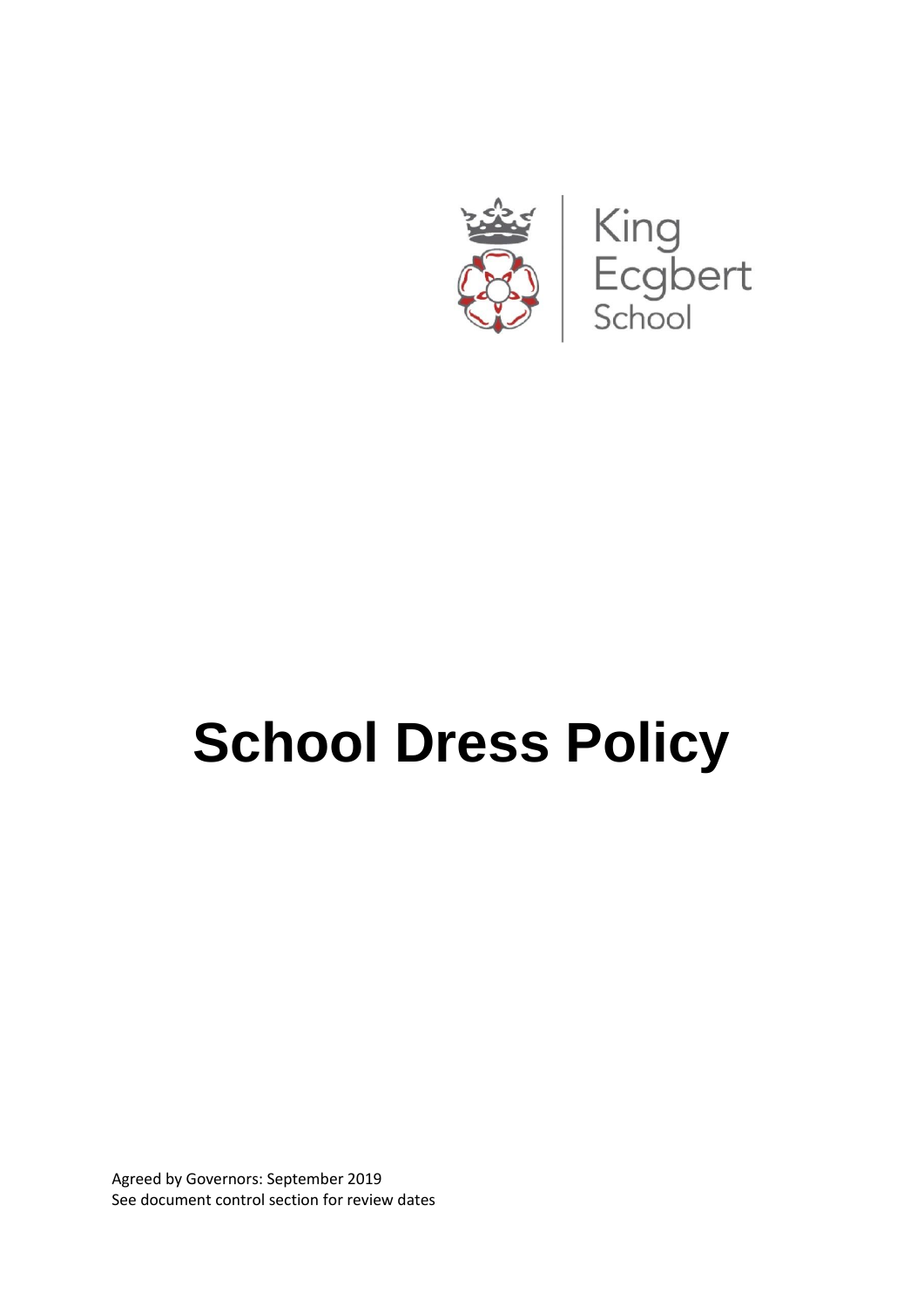# **The King Ecgbert School Dress Code should be read in conjunction with the school Consistent Behaviour Model (part of the Behaviour and Discipline Policy)**

King Ecgbert School is a caring, safe, happy and productive school that values and celebrates diversity. All our policies are based on our key values:-

- *Academic excellence for all*
- *Showing respect at all times*
- *Having high aspirations and personal goals that go beyond our time in school*

We are committed to promoting positive mental health and emotional well-being for every member of our staff and student body. We pursue this commitment using both universal whole school approaches and specialised targeted intervention.

#### **School polo shirt with King Ecgbert School Logo – Compulsory**

Students must wear a school polo shirt at all times. Polo shirts can be black, red or white. Both long and short sleeved polo shirts are available.

#### **School sweatshirt, jumper or cardigan – Compulsory**

Students should have a long sleeved school sweatshirt, jumper or cardigan in black.

#### **Fleece or hooded jumper with King Ecgbert School Logo – Optional**

No other jumper or 'hoodie' should be brought to school. Occasionally special event clothing is organised by the school (e.g. Y11 Leavers Hoodies, departmental-based extra-curricular clothing). These items are not to be worn during the normal school day.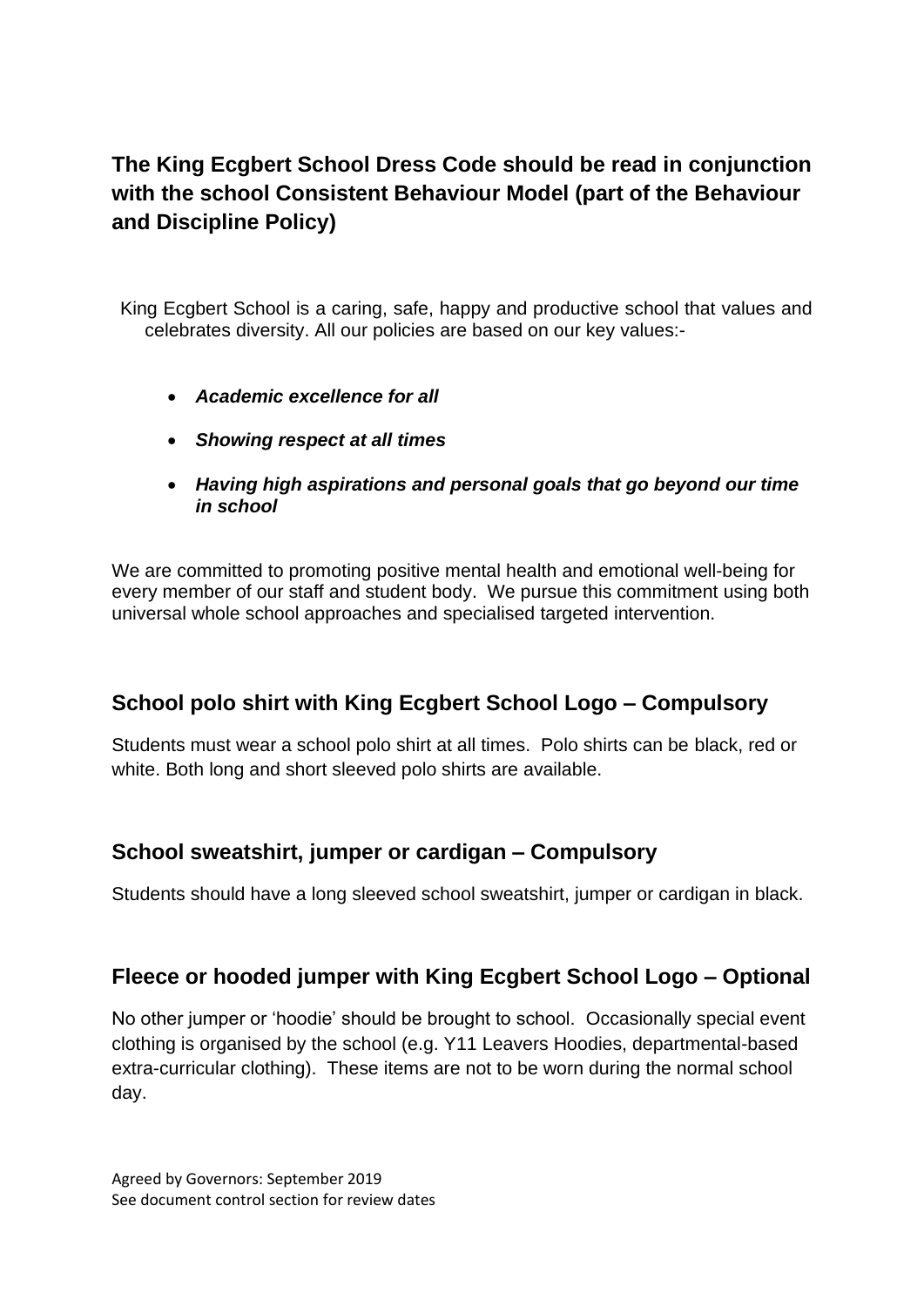# **Trousers/skirts**

Plain black with no other colour or adornment. **Leggings are not acceptable.**

Parents/Carers should not invest in clothing that will fade over time as this will need to be replaced.

Students must not wear tracksuit trousers under school trousers.

# **Tights**

Tights must be plain black – no patterns, fishnets or intentionally ripped tights.

#### **Footwear**

Shoes, trainers or boots must be completely black without any other colour trim or coloured logo.

During periods of severe weather, wellingtons and snow boots are permitted.

#### **Examples of shoes suitable for school wear**



#### **Coats**

Coats are not permitted to be worn inside the building.

Between October half term and Easter, students should wear an outdoor coat that is warm and waterproof. Hoodies must not be worn in the school grounds in lieu of a

Agreed by Governors: September 2019 See document control section for review dates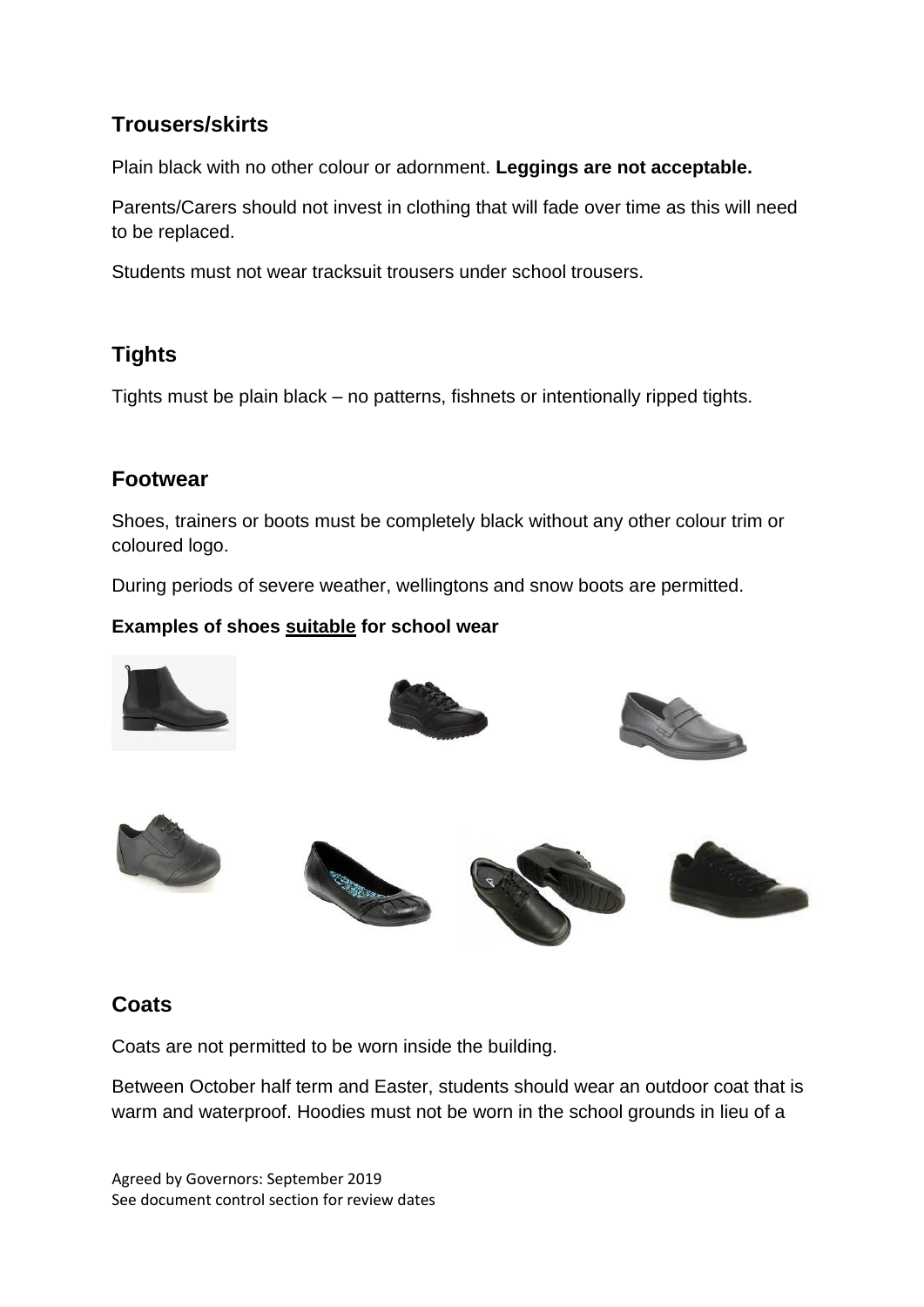proper outdoor coat. The only hoodie allowed (under an outdoor coat not instead of one) is a KES uniform one.

# **Cultural Dress**

Cultural dress (e.g. Shalvar Kameez) in the school colours (black, red or white) is permitted but the lower part must be black. A school jumper and/or polo shirt with the school logo must always be worn. Headscarves/religious prayer caps must be plain and in school colours (black, red or white). Headscarves must not have loose or trailing material.

## **Jewellery**

The only jewellery permitted is one pair of ear studs, a small discreet nose stud and a watch. No other piercings or jewellery is allowed and will be confiscated if worn to school.

For Health & Safety reasons students should not wear nail varnish and false nails including gels or any form of nail art.

## **Hairstyle**

Hairstyles and colour must be appropriate for school. Outlandish styles and colours are not permitted.

# **Equipment**

Students must have a bag that is big enough to carry an A4 size folder, school books, pencil case and calculator. Students are expected to bring the following items every day to school: pen, pencil, ruler, eraser, scientific calculator, protractor, and compass.

#### **PE Kit**

A complete change of clothing is required for PE lessons.

Students should wear the following:

Plain black sports shorts, tracksuit bottoms or leggings

Royal blue PE t-shirt with school logo\* (no longer available to purchase)

Royal blue PE sweatshirt with school logo\* (no longer available to purchase)

Plain black football socks

Clean sports trainers for use inside the sports hall (football boots/shin pads are optional but useful)

Agreed by Governors: September 2019 See document control section for review dates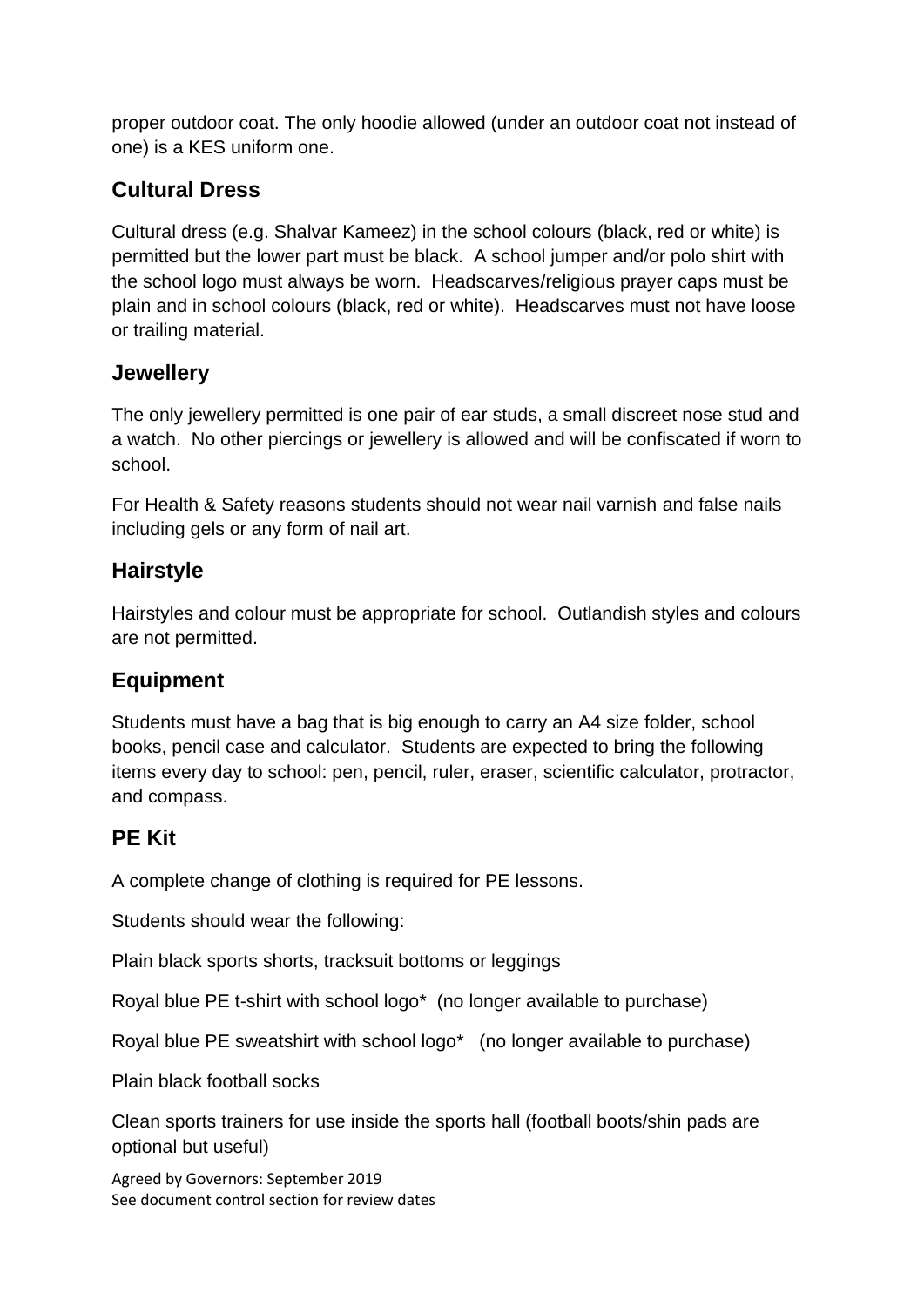Headscarves may be worn but must not have loose or trailing material.

**\*Please note** that from September 2019 a new style PE kit was introduced consisting of a T Shirt, Rugby Shirt and a ¼ Zip Top. This kit was introduced to students in Y7 initially and all students should now be wearing it. **It is important to note** that not all three items from the new kit are compulsory. Students are expected to wear either the new style T-shirt or the new rugby shirt if parents do not wish to purchase both items. In cold weather, black 'underarmour' may be worn underneath one of these items.

- Fitbits/ i-watches etc ARE NOT allowed in PE lessons
- If a student does not have their PE kit they MUST tell their teacher. If they fail to do this and enter the lesson in incorrect kit they will get an ON CALL.
- If a student does not have their PE kit then the PE department WILL NOT lend them any. They will have to do the lesson in their school uniform and they will get a FINAL WARNING.
- Hair bobbles are now part of the PE kit (where applicable). Therefore, if a student does not have a hair bobble (where applicable) they will receive a FINAL WARNING.
- If a student has recently had their ears pierced and cannot take earrings out for their lesson they will need a note from their parent/carer to say when they will be able to take them out, e.g. in 6 weeks time. In the meantime the student is responsible for bringing in tape to cover their earrings and if they fail to do so they will receive a FINAL WARNING as this will be considered part of their kit.
- Jewellery is not to be worn in PE lessons. Therefore if a student enters a lesson with any jewellery on they will receive a FINAL WARNING.
- If a student is unable to bring a PE kit into school and refuses to take part in PE, they will be sent to isolation as there will be no PE kit available to borrow.

# **General**

**All of the above items must be of a style that is suitable for a day's work at school**. Revealing or distracting clothing is not permitted. The Headteacher will ultimately arbitrate on matters concerning the suitability of items for school. Students arriving to school not in correct dress code will be issued with items from school to borrow.

Polo shirts, sweatshirts, school jumpers, PE t-shirt and PE sweatshirt must be ordered through our uniform supplier, Pinders (see details below).

No other jumpers, shirts, cardigans should be worn in school.